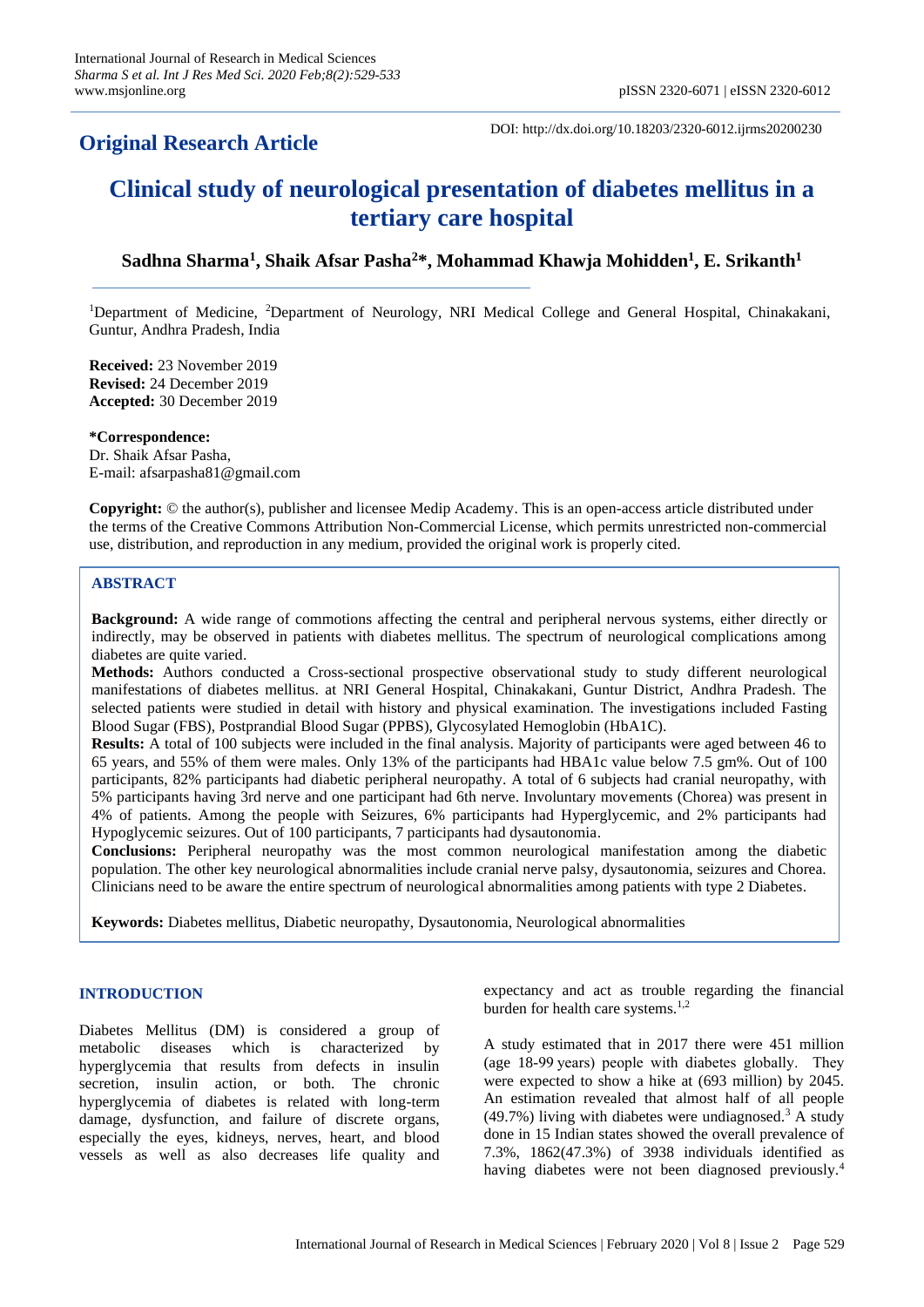Complications of DM increases morbidity, disability, and mortality and poses a threat for the economies of all countries, mainly for the developing nations.<sup>5</sup>

Diabetes mellitus is associated with chronic complications such as nephropathy, angiopathy, retinopathy and peripheral neuropathy.<sup>6</sup> Generally, the injurious effects of hyperglycemia are separated into macrovascular complications (coronary artery disease, peripheral arterial disease, and stroke) and microvascular complications (diabetic nephropathy, neuropathy, and retinopathy).<sup>7</sup> As result microvascular involvement of any system or organ can be affected in DM.<sup>8</sup> Microvascular complications, are a leading cause of blindness, kidney failure, and lower limb amputation.<sup>9</sup>

Diabetic Neuropathy (DN) is a common disorder and is defined as signs and symptoms of peripheral nerve dysfunction in a patient with Diabetes Mellitus (DM) in whom other causes of peripheral nerve dysfunction have been excluded.<sup>10</sup> Diabetic Peripheral Neuropathy (DPN) has been defined by the Toronto Consensus Panel on Diabetic Neuropathy as a "symmetrical, length-dependent sensorimotor polyneuropathy attributable to metabolic and micro vessel alterations as a result of chronic hyperglycemia exposure and cardiovascular risk covariates".<sup>11</sup> Diabetic Peripheral Neuropathy (DPN) is associated with considerable morbidity, mortality and diminished quality of life. Characterized by pain, paranesthesia and sensory loss, it affects up to 50% of people with diabetes.<sup>12</sup> A wide range of commotions affecting the central and peripheral nervous systems, either directly or indirectly, may be observed in patients with diabetes mellitus.<sup>13</sup> The effects of diabetes on the Central Nervous System (CNS) result in cognitive dysfunction and cerebrovascular disease.<sup>14</sup> There is a plethora of literature on diabetes and its management, but there exits dearth in studies majorly focusing on its neurological manifestations. Hence, authors conducted this research with an aim to study different neurological manifestations of diabetes mellitus.

#### **METHODS**

Study design was prospective observational study. Study population was patients with diabetes mellitus admitted to Medical Wards and Neurology Wards. Sample size was 100 participant's cases were interviewed, examined and investigated as per the predesigned proforma. Study duration was the data collection for the study was conducted from September 2016 to October 2018. Study site was the study was conducted in the Department of General Medicine, NRI Medical College and General Hospital, Chinakakani.

#### *Inclusion criteria*

Patients who were known diabetics and also patients who were diagnosed to be diabetic based on WHO criteria for the diagnosis of diabetes mellitus.

#### *Procedure*

History, clinical examination findings and investigations of the selected diabetic patients were collected and correlated in the study. The selected patients were studied in detail with history and physical examination. The investigations included Fasting Blood sugar and Postprandial blood sugar, glycosylated hemoglobin. Nerve conduction studies for the patients who were affordable. All the patients were clinically examined as per prefixed proforma and clinical signs recorded.

#### *Ethical approval*

The study was approved by the institutional human ethical committee. Informed written consent was obtained from all the participants.

#### *Statistical methods*

Descriptive analysis was carried out frequency and proportion for categorical variables. IBM SPSS version 22 was used for statistical analysis.15.

#### **RESULTS**

The study had included 100 patients with diabetes mellitus in the final analysis.

#### **Table 1: Baseline demographic characteristics of the study population (N=100).**

|                                    | <b>Parameter</b> | Number $\frac{1}{2}$ |     |
|------------------------------------|------------------|----------------------|-----|
| Age                                | 35-45            | 22                   | 22% |
|                                    | 46-55            | 26                   | 26% |
|                                    | 56-65            | 35                   | 35% |
|                                    | 66-75            | 15                   | 15% |
|                                    | 76-85            | 2                    | 2%  |
| <b>Sex</b>                         | Male             | 55                   | 55% |
|                                    | Female           | 45                   | 45% |
| Duration of diabetes<br>(in years) | $0 - 4$          | 15                   | 15% |
|                                    | $5-9$            | 20                   | 20% |
|                                    | $10-14$          | 38                   | 38% |
|                                    | >15              | 27                   | 27% |
| Family history of<br>diabetes      | Present          | 25                   | 25% |
|                                    | Absent           | 75                   | 75% |
| Comorbid                           | Present          | 35                   | 35% |
| hypertension                       | Absent           | 65                   | 65% |

Age distribution of participants showed majority of the participants were aged between 45 to 65 years. The proportion of male and female population was 55% and 45% respectively. The highest proportion (38%) of subjects had duration of diabetes between 10 to 14 years, and another 27% of the subjects had diabetes for More than 15 years. Family history of diabetes was present in 25% of the subjects, and 35% had comorbid hypertension (Table 1).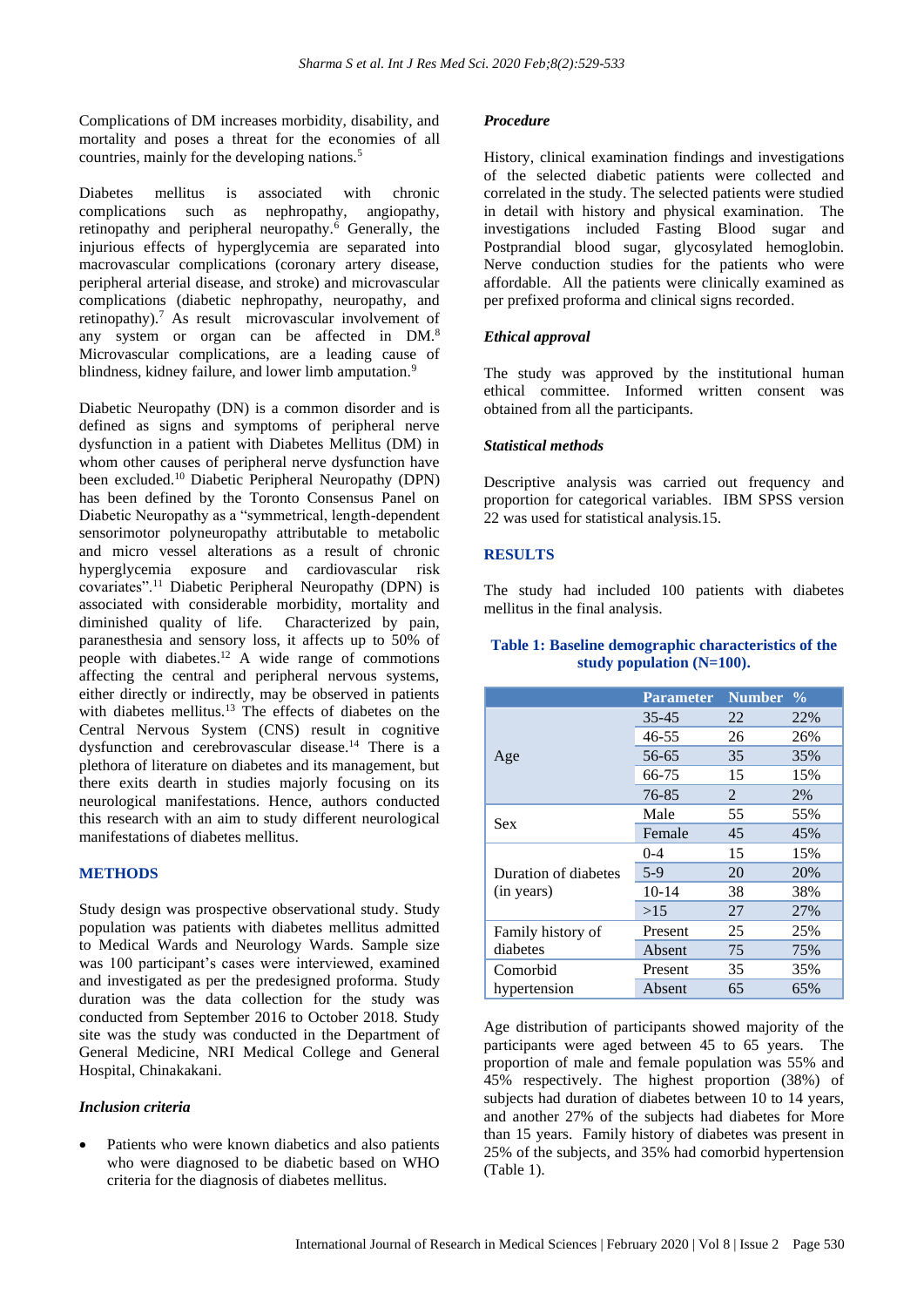Assessment of glycemic control showed a major proportion of subjects to be having poor glycemic control. The proportion of subjects with Fasting blood sugar of >200 mg/dl was seen in 79%, and a cumulative percentage of 95% of the subjects had PPBS more than 250 gm/dl. HbA1c assessment showed only 13% with Hba1c value between 6.5 to 7.5%. In the remaining, 23% participants had Hba1c 7.6 to 8.5%, 19 participants had Hba1c 8.6 to 9.5%, 11 participants had Hba1c 9.6 to 10.5% and 34 participants had Hba1c >10.5% (Table 2).

# **Table 2: Status of glycemic control among the study population (N=100).**

|                                                   | <b>Parameter</b> | <b>Number</b> | $\%$ |
|---------------------------------------------------|------------------|---------------|------|
| FBS (Fasting blood<br>sugars)                     | 127-150          | 6             | 6%   |
|                                                   | 151-200          | 15            | 15%  |
|                                                   | >200             | 79            | 79%  |
| 2HR PPG (2 hours<br>postprandial blood<br>sugars) | 200-250          | 5             | 5%   |
|                                                   | 251-300          | 40            | 40%  |
|                                                   | >300             | 55            | 55%  |
|                                                   | 6.5 to 7.5       | 13            | 13%  |
| HBA1C (glycosylated<br>hemoglobin)                | 7.6 to 8.5       | 23            | 23%  |
|                                                   | 8.6 to 9.5       | 19            | 19%  |
|                                                   | 9.6 to 10.5      | 11            | 11%  |
|                                                   | >10.5            | 34            | 34%  |

Out of 100 participants, 82% of participants had diabetic peripheral neuropathy. A total of 6 subjects had cranial neuropathy, with 5% participants having 3<sup>rd</sup> nerve and one participant had 6th cranial nerve. Involuntary movements (Chorea) was present in 4% of patients. Among the people with Seizures, 6% participants had Hyperglycemic, and 2% participants had Hypoglycemic seizures. Out of 100 participants, only 7 participants had dysautonomia (Table 3).

# **Table 3: Profile of neurological complications among the diabetic population.**

|                          | <b>Parameter</b>                                         | Number %       |       |
|--------------------------|----------------------------------------------------------|----------------|-------|
| Peripheral<br>neuropathy | Patients having<br>diabetic peripheral<br>neuropathy     | 82             | 82%   |
|                          | Patients not having<br>diabetic peripheral<br>neuropathy | 18             | 18%   |
| Cranial                  | $3rd$ nerve                                              | 5              | 5%    |
| neuropathy               | $6th$ nerve                                              | 1              | 1%    |
|                          | Involuntary<br>movements (chorea)                        | $\overline{4}$ | $4\%$ |
| <b>Seizures</b>          | Hyperglycaemic                                           | 6              | 6%    |
|                          | Hypoglycaemic                                            | 2              | 2%    |
| Dysautonomia             | Present                                                  | 7              | 7%    |
|                          | Absent                                                   | 93             | 93%   |

CVA- cerebrovascular accident namely Ischemic Strokes. Among the 100 subjects, 6% of participants had CVA, 85% participants had retinopathy, and 14% participants had nephropathy (Table 4).

# **Table 4: Prevalence of other micro and macrovascular complications among study population.**

| <b>Co-morbidity</b>       |    | Number Percentage |
|---------------------------|----|-------------------|
| Patients with CVA         | n  | 6%                |
| Patients with retinopathy | 85 | 85%               |
| Patients with nephropathy | 14 | 14%               |

# **DISCUSSION**

In the present study, we observed that among all authors participants 35% of them were belonging to 56-65 years age group and majority were males. As observed previously, adults with diabetes mellitus score low in some cognitive tests and subtests than those without diabetes. It is also known that adults with diabetes mellitus score lower on certain cognitive tests and subtests than adults without diabetes.<sup>16</sup> The prevalence of diabetes mellitus was higher in males than females.<sup>17</sup> A study showed majority of females with DM diagnosed and most of participants were of age group between 45- 60 years.<sup>18</sup> Most of the participants in this study showed no family history of diabetes. study conducted by Alharithy MK et al, found that parental history of T2DM is significantly associated with diagnosis at a younger age and a higher BMI and waist circumference.<sup>1</sup> Hypertension was presented by lesser number of participants in current study. Previous literature stated that Hypertension as a very common comorbid condition in diabetes, which affects ∼20-60% of diabetic population, depending on age, ethnicity and obesity.<sup>20</sup>

Authors observed that 38% of this study participants were having diabetes since 1014 years. One of the research concluded that only diabetes duration is independently associated with microvascular events having a major effect on young patients.21 Majority of authors participants were having FPG test results >200 mg/dl, and 2 Hour Postprandial blood glucose was >300.

Very few of the study subjects presented with Chorea. Diabetic chorea accompanies hyperglycemic states or drastic changes in blood glucose levels and involves the acute onset of unilateral or bilateral choreatic<br>movements.<sup>22</sup> This study population showed a This study population showed a predominance of hyperglycemic seizures. DM is an independent risk factor for seizures in elderly individuals.<sup>23</sup> A study revealed a high prevalence of autonomic neuropathy in Type 2 Diabetes mellitus patients.<sup>24</sup> Authors found only 7 participants with Dysautonomia.

Present study results majorly focused on the presence of diabetic peripheral neuropathy among 82 study participants. DPN is likely to affect as many as 236 million persons worldwide and at a tremendous cost. In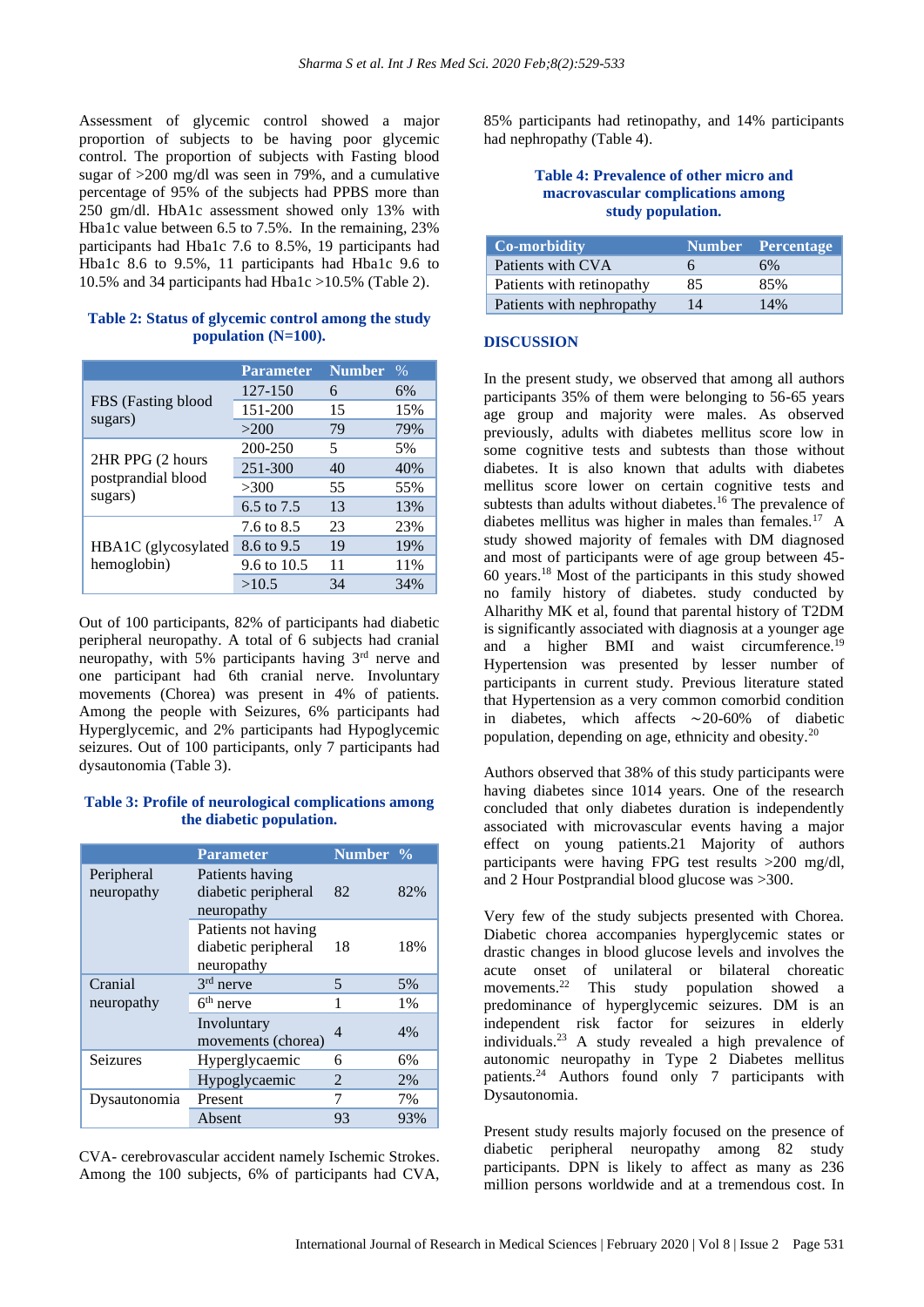the United States alone, the total cost associated with DPN is \$10.9 billion a year.<sup>25</sup> Jaiswal, M et al, in their study found that the prevalence of DPN was 7% in youth with T1D and  $22\%$  in youth with T2D.<sup>26</sup> Findings of a comprehensive literature review stated that DPN is often misdiagnosed and inadequately treated. Other than improving glycemic control, there is no licensed pathogenetic treatment for diabetic neuropathy.<sup>27</sup> The overall prevalence of DPN was 33.1% in study conducted by Li L Chen.<sup>28</sup> In an observational study prevalence of diabetic neuropathy was 60.7% with Significant association between high blood sugar and peripheral neuropathy.<sup>29</sup>

This study population, 85% of participants, were identified with Diabetic Retinopathy (DR). A crosssectional study revealed that DR prevalence in its data set was 21.7%.<sup>30</sup> A significant association between Duration of DM, male gender and DR was reported.<sup>31</sup>

# **CONCLUSION**

Diabetic peripheral neuropathy was the commonest neurological manifestation presented by this study participants. Authors also observed that cranial nerve palsy, dysautonomia and seizures were other neurological abnormalities. More emphasis should be given on the management of these neurological manifestations related to diabetes as they deteriorate health of patients and cause financial burden.

#### **ACKNOWLEDGEMENTS**

Authors would like to tacknowledged the technical support in data entry, analysis and manuscript editing by "Evidencian Research Associates".

*Funding: No funding sources Conflict of interest: None declared Ethical approval: The study was approved by the Institutional Ethics Committee*

# **REFERENCES**

- 1. American Diabetes Association. Diagnosis and classification of diabetes mellitus. Diabe Care. 2013 Jan 1;36(1):S67-74.
- 2. Nowotny K, Jung T, Höhn A, Weber D, Grune T. Advanced glycation end products and oxidative stress in type 2 diabetes mellitus. Biomol. 2015 Mar 16;5(1):194-222.
- 3. Cho N, Shaw JE, Karuranga S, Huang Y, da Rocha Fernandes JD, Ohlrogge AW, et al. IDF Diabetes Atlas: Global estimates of diabetes prevalence for 2017 and projections for 2045. Diabe Res Clin Pract. 2018 Apr 1;138:271-81.
- 4. Anjana RM, Deepa M, Pradeepa R, Mahanta J, Narain K, Das HK, et al. Prevalence of diabetes and prediabetes in 15 states of India: results from the ICMR–INDIAB population-based cross-sectional

study. lancet Diabe Endocrinol. 2017 Aug 1;5(8):585-96.

- 5. Papatheodorou K, Papanas N, Banach M, Papazoglou D, Edmonds M. Complications of diabetes 2016. J Diabe Res. 2016; 6989453.
- 6. Biessels GJ, Kappelle AC, Bravenboer B, Erkelens DW, Gispen WH. Cerebral function in diabetes mellitus. Diabetologia. 1994 Jul 1;37(7):643-50.
- 7. Fowler MJ. Microvascular and macrovascular complications of diabetes. Clin Diabe. 2008 Apr 1;26(2):77-82.
- 8. Mahmood T, ul Bari A, Agha H. Cutaneous manifestations of diabetes mellitus. J Pakistan Assoc Dermatol. 2016 Dec 28;15(3):227-32.
- 9. Cheema S, Maisonneuve P, Zirie M, Jayyousi A, Alrouh H, Abraham A, et al. Risk factors for microvascular complications of diabetes in a highrisk middle east population. J Diabe Res. 2018; 8964027.
- 10. Sadikot SM, Nigam A, Das S, Bajaj S, Zargar AH, Prasannakumar KM, et al. The burden of diabetes and impaired glucose tolerance in India using the WHO 1999 criteria: prevalence of diabetes in India study (PODIS). Diabe Res Clin Pract. 2004 Dec 1;66(3):301-7.
- 11. Tesfaye S, Selvarajah D. Advances in the epidemiology, pathogenesis and management of diabetic peripheral neuropathy. Diabe/metabol Res Rev. 2012 Feb;28:8-14.
- 12. Tesfaye S. Recent advances in the management of diabetic distal symmetrical polyneuropathy. J Diabe Invest. 2011 Feb;2(1):33-42.
- 13. Watkins PJ, Thomas PK. Diabetes mellitus and the nervous system. J Neurol, Neurosurg Psychia. 1998 Nov 1;65(5):620-32.
- 14. Selvarajah D, Tesfaye S. Central nervous system involvement in diabetes mellitus. Curr Diab Rep. 2006;6(6):431-8.
- 15. Corp IB. IBM SPSS statistics for windows, version 22.0. Armonk, NY: IBM Corp. 2013.
- 16. Leibson CL, Rocca WA, Hanson VA, Cha R, Kokmen E, O'brien PC, et al. Risk of dementia among persons with diabetes mellitus: a populationbased cohort study. Am J Epidemiol. 1997 Feb 15;145(4):301-8.
- 17. Al-Nozha MM, Al-Maatouq MA, Al-Mazrou YY, Al-Harthi SS, Arafah MR, Khalil MZ, et al. Diabetes mellitus in Saudi Arabia. Saudi Med J. 2004;25(11):1603-10.
- 18. Jadoon NA, Shah N, Karim R, Zafar A, Ijaz A. Frequency of nonalcoholic fatty liver diasease in patients with diabetes mellitus. Soci Endocrinol BES. 2017 2017 Oct 20;50: 223.
- 19. Alharithy MK, Alobaylan MM, Alsugair ZO, Alswat KA. Impact of Family History of Diabetes on Diabetes Control and Complications. Endocr Pract. 2018;24(9):773-9.
- 20. Arauz-Pacheco C, Parrott MA, Raskin P. Treatment of hypertension in adults with diabetes. Diabe Care. 2003;26:S80.